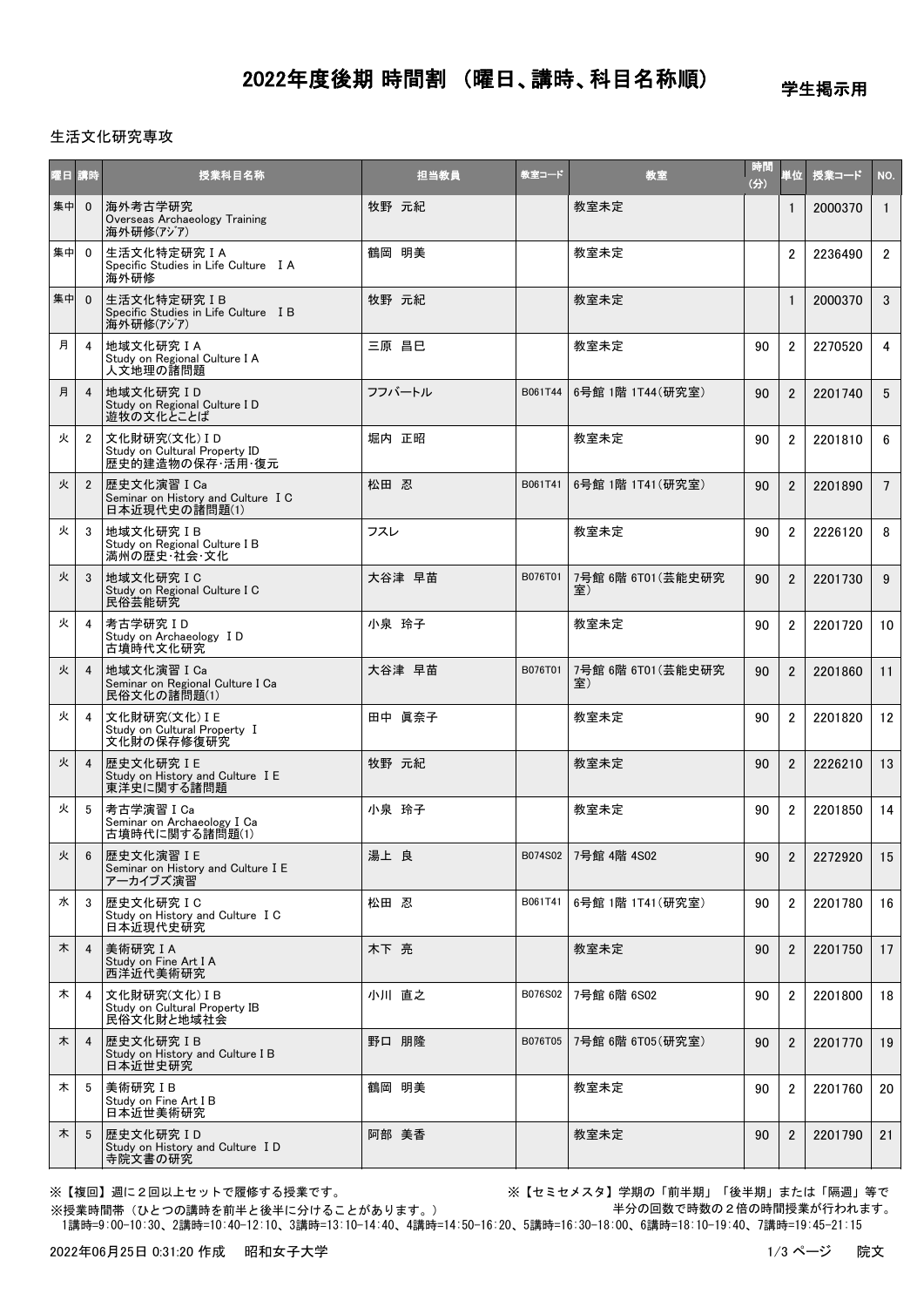# 2022年度後期 時間割 (曜日、講時、科目名称順)

学生掲示用

### 生活文化研究専攻

|   | 曜日 講時          | 授業科目名称                                                                                        | 担当教員                                                           | 教室コード   | 教室                  | 時間<br>(分) | 単位                   | 授業コード   | NO. |
|---|----------------|-----------------------------------------------------------------------------------------------|----------------------------------------------------------------|---------|---------------------|-----------|----------------------|---------|-----|
| 木 | 6              | 歴史文化研究IG<br>Study on History and Culture I G<br>西洋史研究                                         | 湯上 良                                                           | B074S02 | 7号館 4階 4S02         | 90        | $\mathbf{2}^{\circ}$ | 2226150 | 22  |
| 金 | 3              | 歴史文化研究IJ<br>Study on History and Culture I J<br>アーカイブズ実習                                      | 三野 行徳                                                          | B076S02 | 7号館 6階 6S02         | 90        | $\overline{2}$       | 2272910 | 23  |
| 金 | 5              | 美術演習 I Ba<br>Seminar on Art I Ba<br>江戸期絵画における諸問題                                              | 鶴岡 明美                                                          |         | 教室未定                | 90        | $\mathbf{2}^{\circ}$ | 2201880 | 24  |
| 金 | 5              | 歴史文化研究 II<br>Study on History and Culture I I<br>アーカイブズ情報論                                    | 矢野 正降                                                          | B077L04 | 7号館 7階 7L04(第2視聴覚室) | 90        | $\overline{2}$       | 2272900 | 25  |
| 日 | -1             | 生活文化特殊研究 I A(1年制)<br>Special Studies in Life Sciences and Culture I<br>生活文化研究                 | 小泉 玲子・木下 亮・大谷<br>津 早苗・フスレ・野口 朋<br>隆·鶴岡 明美·三原 昌<br>巳·湯上 良·三野 行徳 |         | 教室未定                | 90        | $\mathbf{2}^{\circ}$ | 2236270 | 26  |
| 日 | $\overline{2}$ | 生活文化特殊研究 I B(1年制)<br>Special Studies in Life Sciences and Culture I<br><sub>B</sub><br>生活文化研究 | 小泉 玲子·木下 亮·大谷<br>津 早苗・フスレ・野口 朋<br>隆·鶴岡 明美·三原 昌<br>巳·湯上 良·三野 行徳 |         | 教室未定                | 90        | $\overline{2}$       | 2236350 | 27  |
| 日 | 3              | 生活文化特殊演習 I (1年制)<br>Special Seminar on Life Sciences and Culture<br>生活文化の諸問題                  | 大谷津 早苗                                                         |         | 教室未定                | 90        | $\overline{2}$       | 2236420 | 28  |
| 日 | 3              | 生活文化特殊演習 I (1年制)<br>Special Seminar on Life Sciences and Culture<br>生活文化の諸問題                  | 小泉 玲子                                                          |         | 教室未定                | 90        | $\overline{2}$       | 2236450 | 29  |
| 日 | 3              | 生活文化特殊演習 I (1年制)<br>Special Seminar on Life Sciences and Culture                              | 田中 眞奈子                                                         |         | 教室未定                | 90        | $\overline{2}$       | 2270590 | 30  |
| 日 | 3              | 生活文化の諸問題<br>生活文化特殊演習 I (1年制)<br>Special Seminar on Life Sciences and Culture<br>生活文化の諸問題      | 鶴岡 明美                                                          |         | 教室未定                | 90        | $\overline{2}$       | 2236460 | 31  |
| 日 | 3              | 生活文化特殊演習 I (1年制)<br>Special Seminar on Life Sciences and Culture<br>生活文化の諸問題                  | 野口 朋隆                                                          |         | 教室未定                | 90        | $\overline{2}$       | 2236470 | 32  |
| 日 | 3              | 生活文化特殊演習 I (1年制)<br>Special Seminar on Life Sciences and Culture<br>生活文化の諸問題                  | フスレ                                                            |         | 教室未定                | 90        | $\overline{2}$       | 2270600 | 33  |
| 日 | 3              | │生活文化特殊演習Ⅰ(1年制)<br>Special Seminar on Life Sciences and Culture<br>生活文化の諸問題                   | 牧野 元紀                                                          |         | 教室未定                | 90        | 2                    | 2270570 | 34  |
| 日 | 3              | 生活文化特殊演習Ⅰ(1年制)<br>Special Seminar on Life Sciences and Culture<br>生活文化の諸問題                    | 松田 忍                                                           |         | 教室未定                | 90        | $\overline{2}$       | 2236480 | 35  |
| 日 | 3              | 生活文化特殊演習 I (1年制)<br>Special Seminar on Life Sciences and Culture                              | 湯上 良                                                           |         | 教室未定                | 90        | $\overline{2}$       | 2274240 | 36  |
| 日 | 4              | 生活文化の諸問題<br>歴史文化演習 I Da<br>Seminar on History and Culture I D<br>日本近世の政治と思想(1)                | 野口 朋隆                                                          | B076T05 | 7号館 6階 6T05(研究室)    | 90        | $\overline{2}$       | 2201900 | 37  |
| 日 | $\overline{7}$ | 生活文化特別研究 I<br>Special Studies in Life Culture I<br>修士論文作成指導                                   | 大谷津 早苗                                                         |         | 教室未定                | 90        | 4                    | 2201920 | 38  |
| 日 | 7              | 生活文化特別研究 I<br>Special Studies in Life Culture I<br>修士論文作成指導                                   | 小泉 玲子                                                          |         | 教室未定                | 90        | 4                    | 2201950 | 39  |

※授業時間帯(ひとつの講時を前半と後半に分けることがあります。)

※【複回】週に2回以上セットで履修する授業です。 アンチンススコン ※【セミセメスタ】学期の「前半期」「後半期」または「隔週」等で 半分の回数で時数の2倍の時間授業が行われます。

1講時=9:00-10:30、2講時=10:40-12:10、3講時=13:10-14:40、4講時=14:50-16:20、5講時=16:30-18:00、6講時=18:10-19:40、7講時=19:45-21:15